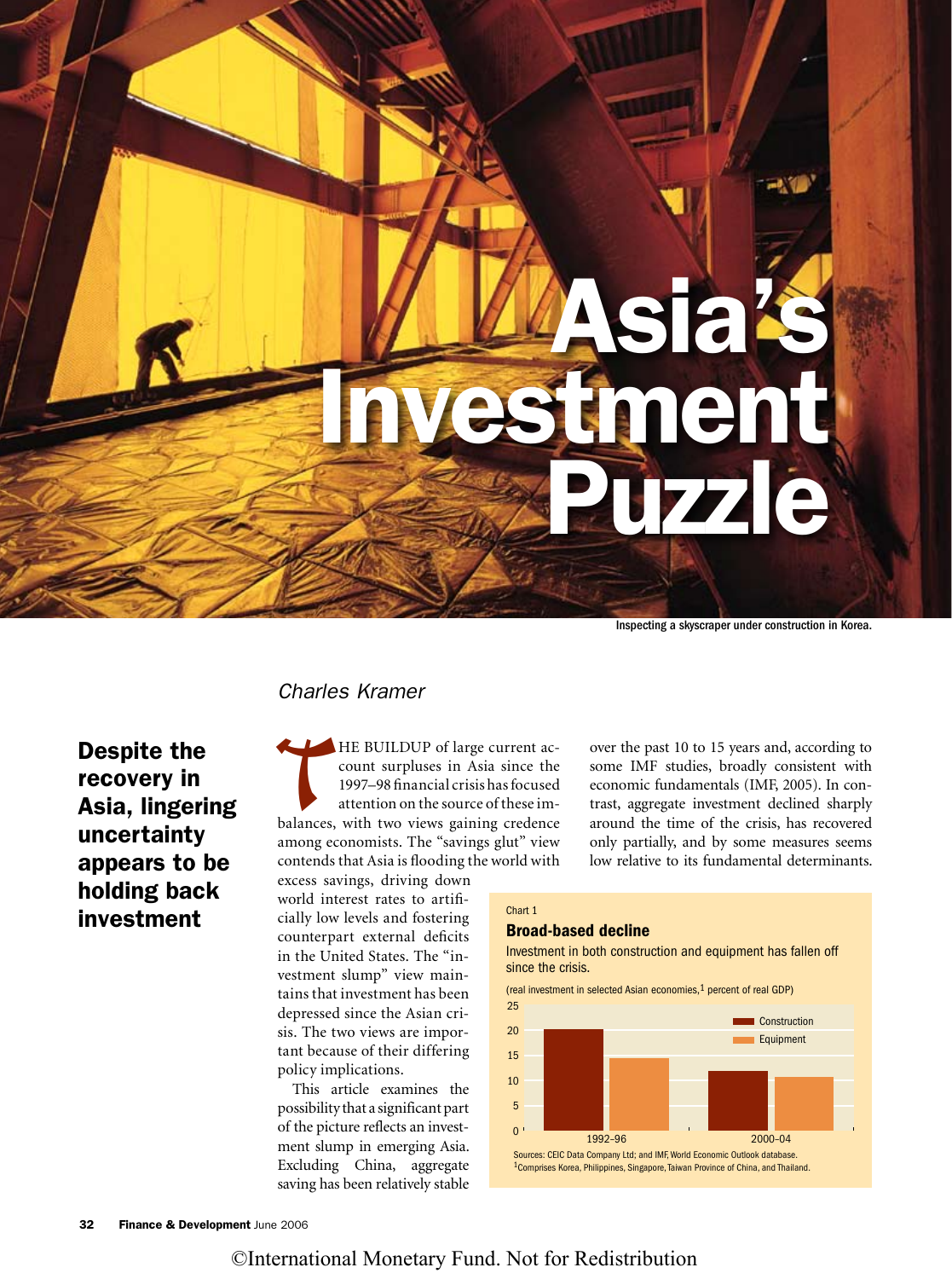

#### Protracted investment decline

The investment decline in emerging Asia—defined here as Hong Kong SAR, India, Indonesia, Korea, Malaysia, Philippines, Singapore, Taiwan Province of China, and Thailand—has been prolonged, sizable, and broad-based, reflecting a fall in private investment (IMF, 2006a). For example, comparing 1992–96 with 2000–04, private investment declined by between 5 and 18 percentage points of GDP in Hong Kong SAR, Korea, Singapore, Malaysia, and Thailand (public investment has been comparatively stable). Asia's investment decline has also been severe compared with other regions during the past 15 years—although similar to that in Latin America during the 1980s debt crisis.

The investment downturn reflected both a collapse in real estate spending following a boom, and a decline in equipment investment (see Chart 1). By the mid-1990s, signs of overheating in construction were evident in several countries, with occupancy rates falling, real estate lending expanding rapidly, and property prices remaining buoyant. Starting in 1997, however, investment in construction fell quite sharply, declining, for example, by 10 percentage points of GDP in Thailand. Real estate prices plummeted in tandem, as oncebooming real estate lending contracted. At the same time, lower equipment investment was also an important source of both the contraction during the crisis and the postcrisis sluggishness. In Thailand, for example, equipment and construction investment were equally responsible for the postcrisis fall in investment. In Korea, investment in transport and machinery equipment fell by half from its 1996 peak of 14 percent of GDP and has remained in the doldrums in recent years, whereas construction investment has recently staged a modest recovery.

Is investment too low? Some recent studies seem to say yes. Chinn and Ito (2005) find that investment in emerging Asia, excluding China, is much lower than predicted by their empirical model, especially in recent years. Eichengreen (2006) finds that the sharp fall in investment cannot be explained by changes in fundamentals. And a recent IMF study suggests that investment rates in Asian countries are below long-run levels (IMF, 2005).

On the other hand, the bursting of real estate price bubbles and pruning of overinvestment has undoubtedly brought investment down to more rational levels in several countries. A fall in the relative prices of investment goods, and an improvement in their efficiency, could reduce capital investment; but investment deflators have not fallen by much, relative to the GDP deflator, and real investment ratios have declined as well. And, although Asia's investment rate is below precrisis levels, it has remained above those in other regions.

Then, too, the relationship of investment to macroeconomic fundamentals seems to have changed. For example, the correlation between the ratio of investment to GDP and lagged GDP growth—a simple "accelerator" relationship—fell sharply following the crisis. In addition, the relationship between exports and investment, as well as between profits and investment, seems to have broken down since the crisis.

#### What might be crimping investment?

What is causing the continued lower rate of investment? A number of factors are worth examining, including the effects of financial and corporate sector restructuring, competition from China, and perceptions that the investment environment is riskier. The increase in perceived risk seems pervasive, whereas the other factors are more country-specific.

*Financial and corporate sector restructuring.* Financial and corporate sector stresses and subsequent restructuring aggravated the sharp decline in investment following the financial crisis, but these factors no longer seem to restrain

"A riskier macroeconomic and microeconomic environment may have prompted firms and households to increase precautionary savings, in addition to dampening investment."

investment. In the financial sector, the sharp deterioration in banking system solvency and liquidity in the wake of the crisis caused banks to rein in credit, with sizable repercussions for investment. The impact was particularly severe because corporate bond markets—which serve as an important backstop to bank lending during periods of financial stress—were underdeveloped. More recently, banking system performance has improved significantly, with nonperforming loan ratios down substantially (albeit generally above developed country levels), regulatory capital ratios higher, and the return on assets improved. And, in some countries, a recovery in real estate prices has helped to take pressure off bank balance sheets. While credit to the private sector as a share of GDP has stagnated since the crisis, this seems to reflect weak corporate demand for funds more than difficulties in banking systems, given that lending rates have been declining. Indeed, consumer lending has been expanding sharply in recent years.

In the corporate sector, balance sheets and profits have improved considerably. During the crisis, leverage rose sharply (partly because of the currency depreciation that raised the local-currency value of liabilities); interest coverage (the ratio of earnings before interest and taxes to interest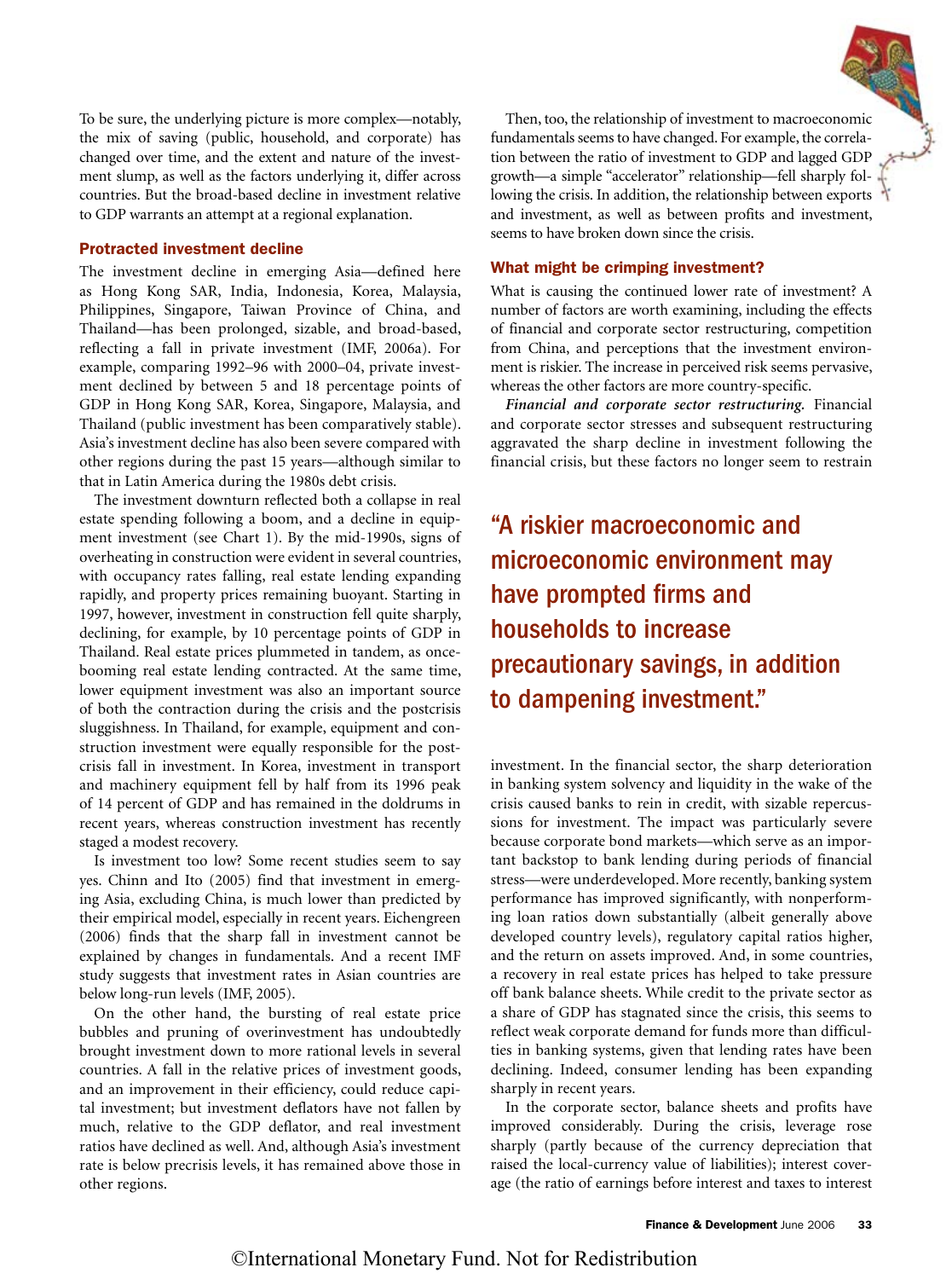expenses) and return on equity plunged. Subsequently, firms cut investment as they rebuilt balance sheets and restructured operations. In recent years, however, leverage has returned to around precrisis levels, interest coverage has risen to a 10-year high, and profitability has returned close to precrisis levels. These facts suggest that emerging Asian corporates have adopted a fairly conservative financial stance, perhaps because of the perceived increased risk. Indeed, corporate savings have risen in Group of Seven countries, in part for similar reasons (IMF, 2006b). The conservative financial stance could also reflect corporate governance considerations; that is, low leverage and high liquidity may reflect preparedness to buy back shares or take other measures to fend off takeovers. Thus, with corporate balance sheets at least as strong as in the early 1990s, corporate sector weaknesses seem unlikely to be responsible for holding back investment at a regional level.

This broad picture masks pockets of weakness in the corporate sector, however. For example, the data analyzed above include only listed firms and thus exclude many small and medium-sized enterprises (SMEs), whose weaknesses have been an important drag on investment in some countries most notably Korea (see box). In addition, the bursting of the global information technology bubble early in this decade had

#### Korea highlights investment problems

In Korea, investment in transport and machinery equipment has remained sluggish since the crisis, largely reflecting weaknesses among small and medium-sized enterprises (SMEs). During 2003–04, for example, a sharp decline in facility investment by SMEs offset rapid growth in such investment by large firms (see chart). This may reflect the relatively better health of large firms, as well as the difficult operating environment for SMEs with increasing globalization and the weak domestic economy.

With the domestic economy weak, an estimated one in four firms has been unable to cover interest expenses with operating profits. But structural problems are at work, too: rising competition from China has raised pressure on labor-intensive SMEs, particularly in low-end manufacturing. Also, manufacturing SMEs seem to suffer from excess capacity, while excess capacity and low productivity in the service sector, where many SMEs operate, have also held back their investment. Persistent labor market rigidities have made it more difficult and expensive for companies to manage the workforce, pushing many to look to expand operations elsewhere.

Rapid expansion of government credit guarantees to SMEs may also have hampered investment. Since 1997, such guarantees have expanded threefold to about 6 percent of GDP. As they benefit mainly existing SMEs, they raise barriers to entry (and exit) and delay needed restructuring. Restructuring of SMEs and revitalization of the service sector through further deregulation and financial sector reform will be crucial for a sustainable recovery in facility investment. Source: Lim and Kim (2005)

#### Holding back





a strongly adverse effect on technology firms, at the same time that they faced heightened global competition.

*Competition from China.* China's considerable success in attracting foreign direct investment (FDI) has raised the question of whether this success might be coming at the expense of other countries. Direct investment flows into China have risen by about 10-fold since the early 1990s, making it one of the world's top destinations for FDI. But, at the same time, the growth both in China's domestic market and in its exports has created demand for products from other countries and, thus, new opportunities for trade and investment—including for other countries to invest in China and become part of its expanding production chain.

There is evidence of investment diversion in selected countries and industries. For example, in Korea, overseas net investment increased by 42 percent annually during 2002–04; in this period, almost 43 percent of overseas investment was directed toward China. SMEs accounted for about 40 percent of overseas investment, double the share of the early 1990s. SMEs tend to reduce their domestic investment after making overseas investment, whereas large companies increase both together. With a rising share of overseas investment undertaken by SMEs, the increase in Korean firms' overseas invest-

> ment in China could thus have crowded out some domestic investment. In the electronics sector, investment in fabrication plants has risen sharply in China while it has contracted sharply in Southeast Asia.

> Recent formal studies, however, have been unable to find systematic evidence that China is diverting FDI from other Asian countries (Chantasasawat and others, 2004; Mercereau, 2005; and Eichengreen and Tong, 2005). Indeed, after controlling for other drivers, some studies find that inflows of FDI to most Asian countries seem to be *positively* related to flows into China, suggesting complementarity. This confluence of positive and negative effects could partly explain the limited evidence for a diversion effect.

> *Investment risk.* Perceived macroeconomic and microeconomic risks are higher than in the precrisis period. For example, the risks surrounding the outlook have increased. Consensus surveys show a 60 percent increase in the dispersion of GDP growth projections across forecasters, comparing forecasts made for 1996–98 with those made in the past three years (see Chart 2), along with a sharp decline in expected growth. Both greater uncertainty and lower expected growth could have pushed down investment in the postcrisis period. Indeed, in modern investment theories, uncertainty plays a central role, implying that greater uncertainty deters investment. The increase in perceived mac-

## ©International Monetary Fund. Not for Redistribution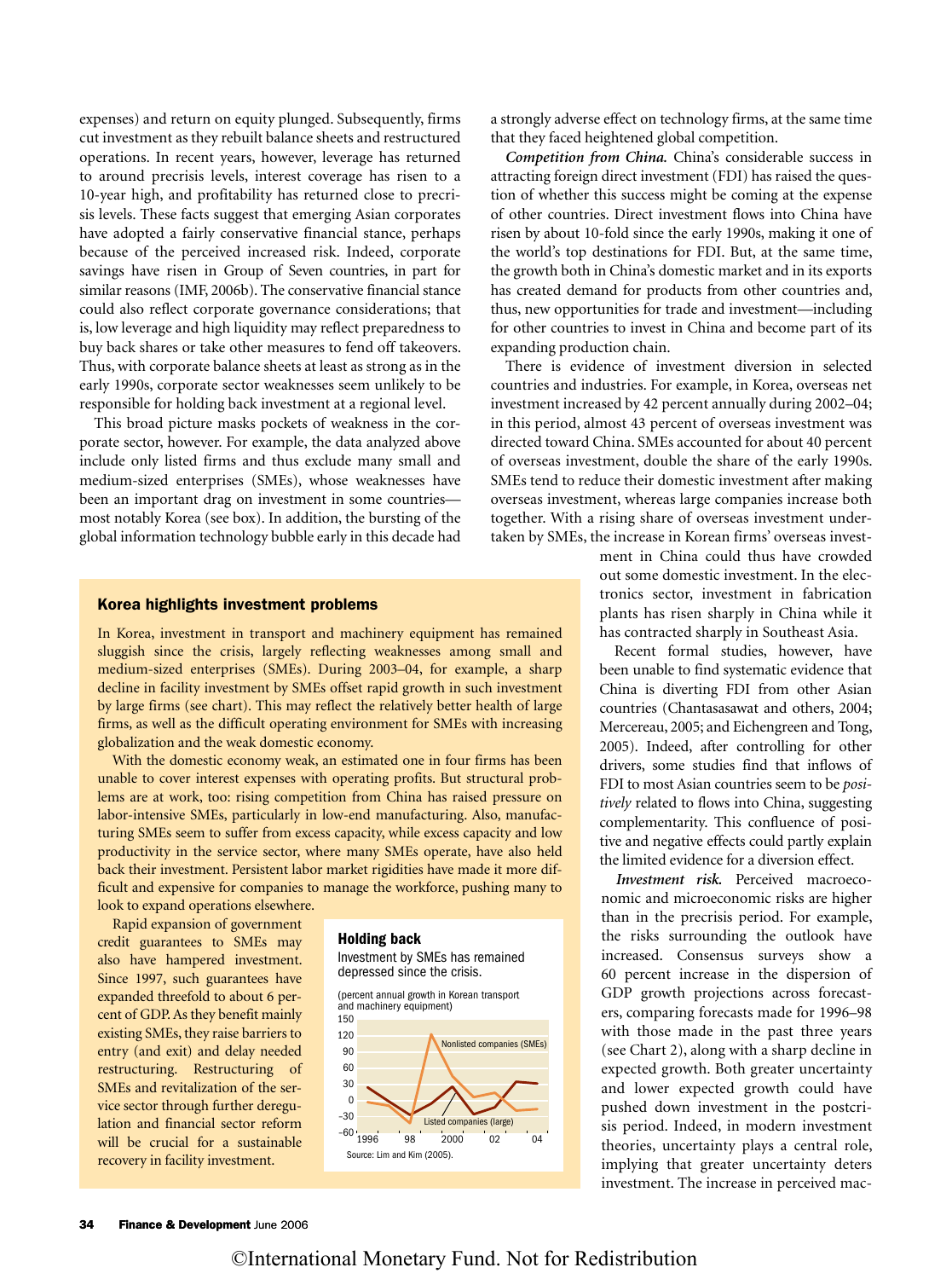#### Chart 2

#### Riskier predictions

Greater dispersion in forecasts suggests an increase in perceived risk in Asia since the 1997–98 crisis.



Source: Consensus Economics.

Note: Simple averages for Indonesia, Korea, Malaysia, Singapore, and Thailand. Forecasts are as of January for subsequent year (for example, "1996" = January 1995 forecast of 1996 growth).

## Chart 3 Falling behind

Asia's governance rankings have deteriorated since the crisis.



roeconomic uncertainty could reflect a variety of factors. For example, the crisis may have served as a wake-up call, shaking investors out of complacency about risks and vulnerabilities, particularly those associated with capital flows.

Microeconomic risks faced by firms have increased as well. For example, guarantees have been (appropriately) withdrawn in many instances, including both explicit government guarantees and cross-guarantees by banks and affiliates. Moreover, the perceived ranking of the governance environment is weaker than it was before the crisis. Along six different dimensions—voice and accountability, political stability, government effectiveness, regulatory quality, the rule of law, and control of corruption—emerging Asia ranked lower in 2004 than in 1996 (see Chart 3). This indicates a potentially important change in the investment environment since governance is a significant determinant of FDI (Mercereau, 2005). And, with the shift of lower value-added manufacturing activities in sectors such as textiles to China, some Asian countries now must compete for market share in higher-end electronics markets, where investment is riskier because of constantly changing technology and consumer tastes.

The perceived increase in risk, despite steps to reduce vulnerabilities after the crisis, may partly reflect more realistic perceptions and a change in the distribution of risk. Since the crisis, exchange rate regimes have become more flexible, banking and corporate sectors have been strengthened, and large stocks of foreign exchange reserves have been accumulated, all of which have made Asia less vulnerable. At the same time, investors were likely underestimating investment risks prior to the crisis; with the withdrawal of guarantees, they appropriately bear more of those risks. Thus, investor perceptions may, to some extent, be more realistic than they were before the crisis. But the perceived increase in risk is not necessarily just an artifact of the crisis; it could also reflect changes in the structure of trade and production that are apt to persist in the future—namely, the shift of production toward higher-end electronics markets, one of the most volatile sectors of the global economy.

## Impact on investment

Given increased levels of risk and uncertainty, how will future investment fare? The medium-term outlook varies considerably across subregions of emerging Asia. In the newly industrialized economies, the investment ratio is projected to remain broadly flat. In the southeast Asian economies of Indonesia, Malaysia, Philippines, and Thailand, the investment ratio is projected to stage a modest recovery but would remain well below the precrisis peak. In India, by contrast, the ratio is projected to rise to well above mid-1990s levels.

The postcrisis decline in investment partly reflected a collapse in overheated real estate markets that in some countries reflected the bulk of the investment decline—meaning that a return to inflated precrisis investment levels is neither likely nor warranted. In addition, technological innovation, by creating more efficient capital goods, could conceivably lower the optimal investment ratio, although these goods also tend to depreciate rapidly, and the effect seems likely to be small. Partly for those reasons, the "right" level of investment is impossible to identify with any precision.

The emphasis of policy prescriptions must depend on the circumstances in individual countries. However, given that there seems to be some room for improvement in the investment environment, it might be enhanced in several ways:

• *Prudent monetary and fiscal policies that have helped contain an increase in perceived macroeconomic risk should be sustained* (and bolstered where there is scope for improvement).

• *Structural improvements in the investment environment at the microeconomic level, notably in governance frameworks, would in some instances be helpful as well*, to deal with uncertainty, raise expected rates of return, and improve competitiveness in the face of globalization. Key elements could include trade liberalization, deregulation, and improvements to infrastructure. (At the same time, subsidies and guarantees that distort investment decisions should be avoided.)

• *Financial systems should be deepened and broadened*, especially by encouraging the further development of cor